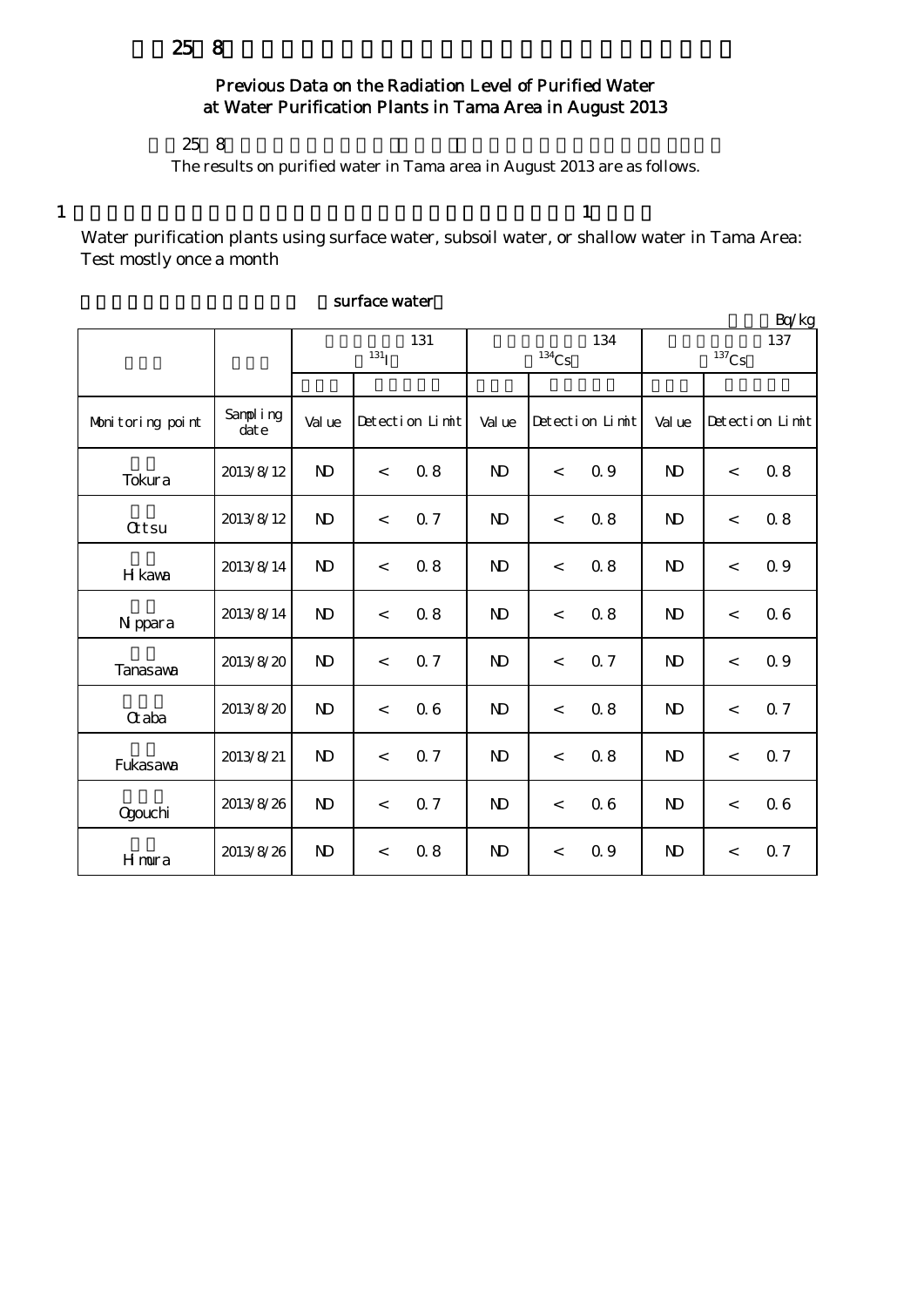### subsoil water

|                  |                   |                |                    |                 |                     |         |                 |                 |         | Bq/kg           |  |
|------------------|-------------------|----------------|--------------------|-----------------|---------------------|---------|-----------------|-----------------|---------|-----------------|--|
|                  |                   | 131            |                    |                 |                     |         | 134             | 137<br>$137$ Cs |         |                 |  |
|                  |                   |                | $131$ <sup>T</sup> |                 | $^{134}\mathrm{Cs}$ |         |                 |                 |         |                 |  |
| Monitoring point | Sampling<br>dat e | Val ue         |                    | Detection Limit | Val ue              |         | Detection Limit | Val ue          |         | Detection Limit |  |
| Chi gasedai ni   | 2013/8/13         | N <sub>D</sub> | $\lt$              | 0.7             | <b>ND</b>           | $\lt$   | 0.4             | $\mathbf{D}$    | $\lt$   | 0.9             |  |
| H nat awada      | 2013/8/13         | N <sub>D</sub> | $\lt$              | 06              | $\mathbf{N}$        | $\lt$   | 0.7             | $\mathbf{N}$    | $\lt$   | 06              |  |
| Nari ki          | 2013/8/19         | N <sub>D</sub> | $\lt$              | 0.8             | N <sub>D</sub>      | $\lt$   | $\mathbf{1}$    | N <sub>D</sub>  | $\lt$   | 0.7             |  |
| Fut anat ao      | 2013/8/19         | N <sub>D</sub> | $\prec$            | 06              | N <sub>D</sub>      | $\prec$ | 0.7             | N <sub>D</sub>  | $\lt$   | 0.7             |  |
| Takat suki       | 2013/8/21         | N <sub>D</sub> | $\lt$              | 0.7             | <b>ND</b>           | $\lt$   | 0.6             | <b>ND</b>       | $\,<\,$ | 0.7             |  |
| Savai dai i chi  | 2013/8/27         | N <sub>D</sub> | $\prec$            | 0.7             | N <sub>D</sub>      | $\prec$ | 0.9             | N <sub>D</sub>  | $\,<\,$ | 06              |  |
| Savai dai ni     | 2013/8/27         | N <sub>D</sub> | $\lt$              | 0.9             | <b>ND</b>           | $\lt$   | 0.9             | $\mathbf{N}$    | $\lt$   | 0.9             |  |
| MItakesann       | 2013/8/28         | $\mathbf{N}$   | $\lt$              | 0.7             | $\mathbf{D}$        | $\lt$   | 0.7             | N <sub>D</sub>  | $\lt$   | 0.7             |  |

## shallow well

|                  |                   |                  |         |                 |                |       |                 |          |         | Bq/kg           |
|------------------|-------------------|------------------|---------|-----------------|----------------|-------|-----------------|----------|---------|-----------------|
|                  |                   | 131              |         |                 | 134            |       |                 | 137      |         |                 |
|                  |                   | 131 <sub>T</sub> |         |                 | $134$ Cs       |       |                 | $137$ Cs |         |                 |
|                  |                   |                  |         |                 |                |       |                 |          |         |                 |
| Monitoring point | Sampling<br>dat e | Val ue           |         | Detection Limit | Val ue         |       | Detection Limit | Val ue   |         | Detection Limit |
| Sugi nami        | 2013/8/1          | N <sub>D</sub>   | $\,<\,$ | 0.8             | N <sub>D</sub> | $\lt$ | 0.7             | N)       | $\,<\,$ |                 |
| Kamiishi hara    | 2013/8/8          | N <sub>D</sub>   | $\,<$   | Q <sub>7</sub>  | N <sub>D</sub> | $\lt$ | 0.7             | ND       | $\,<\,$ | 0.9             |
| Kaniyot sugi     | 2013/8/28         | ND.              | $\lt$   | 0.8             | N <sub>D</sub> | $\lt$ | 0.8             | ND       | $\,<\,$ | 0.8             |